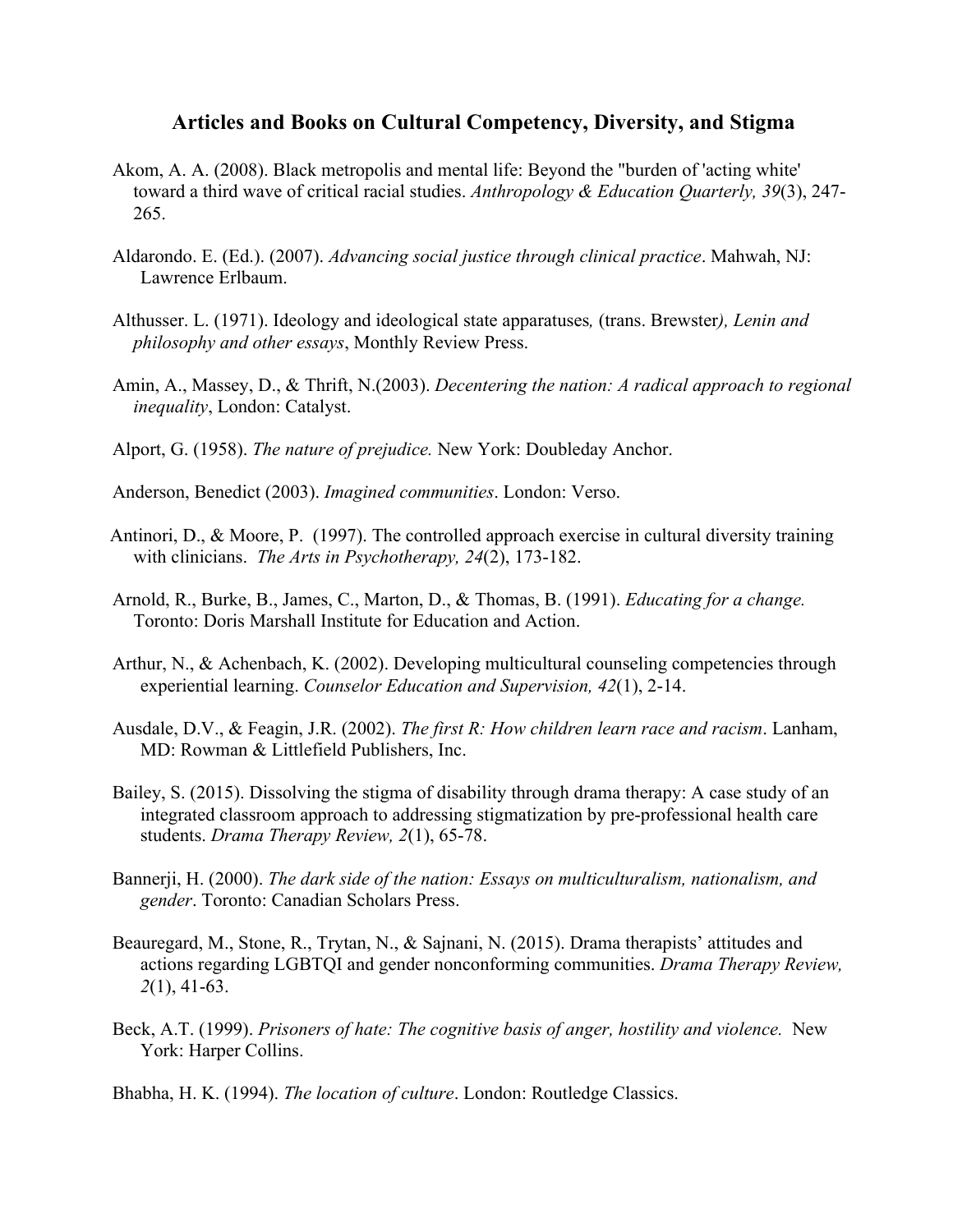Boal, A. (1985). *Theatre of the oppressed*. New York: Theatre Communications Group.

- Bradt, J. (1997). Ethical issues in multicultural counseling: Implications for the field of music therapy. *The Arts in Psychotherapy, 24*(2), 137-143.
- Brown, B. (2007). *I thought it was just me: Women reclaiming power and courage in a cultural of shame.* New York: Gotham Books.
- Bryan, W.V. (2014). *Multicultural aspects of human behavior: A guide to understanding human cultural development, 3rd Ed.,* Springfield, IL: Charles C. Thomas Publisher.
- Butler, J. (1988). Performative acts and gender constitution: An essay in phenomenology and feminist theory. *Theatre Journal, 40*(4), 519-531.
- Butler, J. (1990). *Gender trouble: Feminism and the subversion of identity*. New York: Routledge.
- Cassell, E. J. (2003). Travelers in the land of sickness. *Philosophy, Psychiatry & Psychology: PPP, 10*(3), 225.
- Cheng, A. A. (2001). *The melancholy of race: Psychoanalysis, assimilation, and hidden grief*. Oxford: Oxford University Press.
- Choudhuri, D.D., Santiago-Rivera, A. & Garrett, M. (2011). *Counseling & diversity.* Cengage Learning.
- Chow, R. (1998). *Ethics after idealism: Theory-culture-ethnicity-reading*. Bloomington: Indiana University Press.
- Chung, R., & Bemak, F. (2011). *Social justice counseling: The next steps beyond multiculturalism.* Sage Publications.
- Cohen-Cruz, J., & Schutzman, M. (1994). *Playing Boal: Theatre, therapy, activism.* New York: Routledge.
- Cohen-Cruz, J., & Schutzman, M. (Eds.). (2006). *A Boal Companion: Dialogues on theatre and Cultural Politics.* New York: Routledge.
- Cohn, K. (1997). Movement therapy as a bridge to biculturalization: Ethiopian immigrants in Israel. *The Arts in Psychotherapy, 24*(3), 281-289.
- Conquergood, D. (2002). Performance studies: Interventions and radical research. *The Drama Review 46*(2), p.145-156.
- Corrigan, P. (2004). How stigma interferes with mental health care. *American Psychologist, 59*(7), 614-625.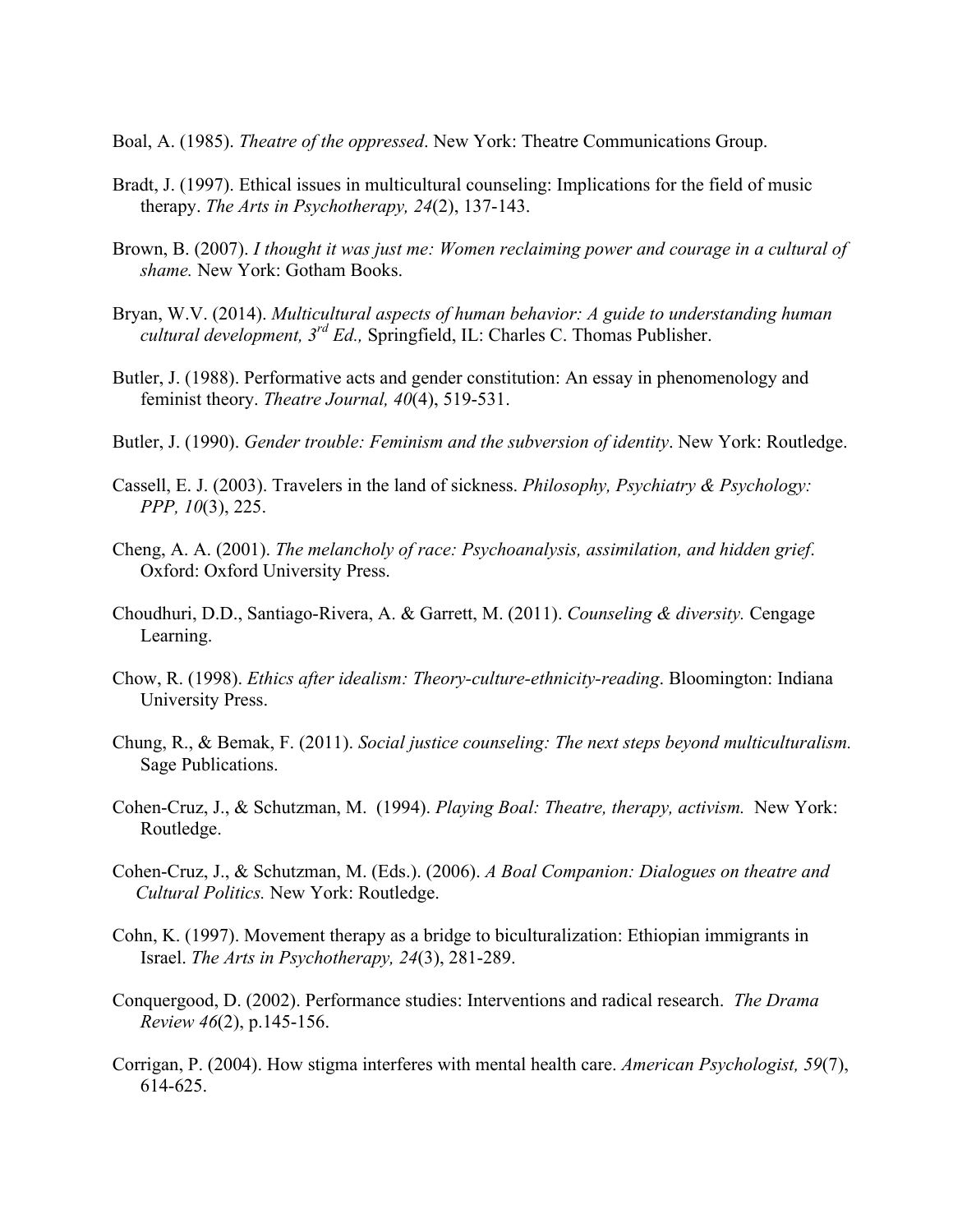- Coseo, A. (1997). Developing cultural awareness for creative arts therapists. *The Arts in Psychotherapy, 24*(2), 145-157.
- Couroucli-Robertson, K. (1992). Cultural differences and similarities in drama therapy. *The Arts in Psychotherapy, 19*(2), 117-121.
- Crenshaw, K. W. (1994). Mapping the margins: Intersectionality, identity politics, and violence against women of color. In M. A. Fineman & R. Mykitiuk (Eds.), *The public nature of private violence,* (pp.93-118)*.* New York: Routledge.
- Curtis, S.L. (2013). On gender and the creative arts. *The Arts in Psychotherapy 40*(4), 371-372.
- D'Amico, M., Barrafato, A., Peterson, L. Snow, S., & Tanguay, D. (2001). Using theatre to examine children's attitudes toward individuals with disabilities. *Developmental Disability Bulletin,* 23-28.
- Dandhi, D.S., & Aspy, C.B. (1997). *Counseling for prejudice prevention and reduction.*  Alexandria, VA: American Counseling Association.
- Deleuze, G., & Guattari, F. (1987). *A thousand plateaus: Capitalism and schizophrenia.* Minneapolis, MN: University of Minnesota Press.
- Delgado, R., & Stefancic, J. (Eds.), (2000). *Critical race theory: The cutting edge*. Philadelphia: Temple University Press.
- Delgado, R., & Stefancic, J. (2001). *Critical race theory: An introduction.* New York: New York University Press.
- Doktor, D. (Ed). (1998). *Arts therapist, refugees, and migrants: Reaching across borders.* London: Jessica Kingsley Publishers.
- Dokter, D. (2001). Intercultural dramatherapy practice: A research history. *Dramatherapy, 22*(3), 3.
- Dosamantes-Beaudry, I. (1997). Embodying a cultural identity. *The Arts in Psychotherapy, 24*(2), 129-135.
- Dozier, R.W. (2002). *Why we hate: Understanding, curbing, and eliminating hate in ourselves and the world.* Chicago: Contemporary Books.
- Fanon, F. (1967). *Black skin, white masks*. NY: Grove Press.
- Foucault, M. (1965). *Madness and civilization: A history of insanity in the age of reason*. New York: Vintage Books.
- Freire, P. (1993). *Pedagogy of the oppressed.* New York: Continuum.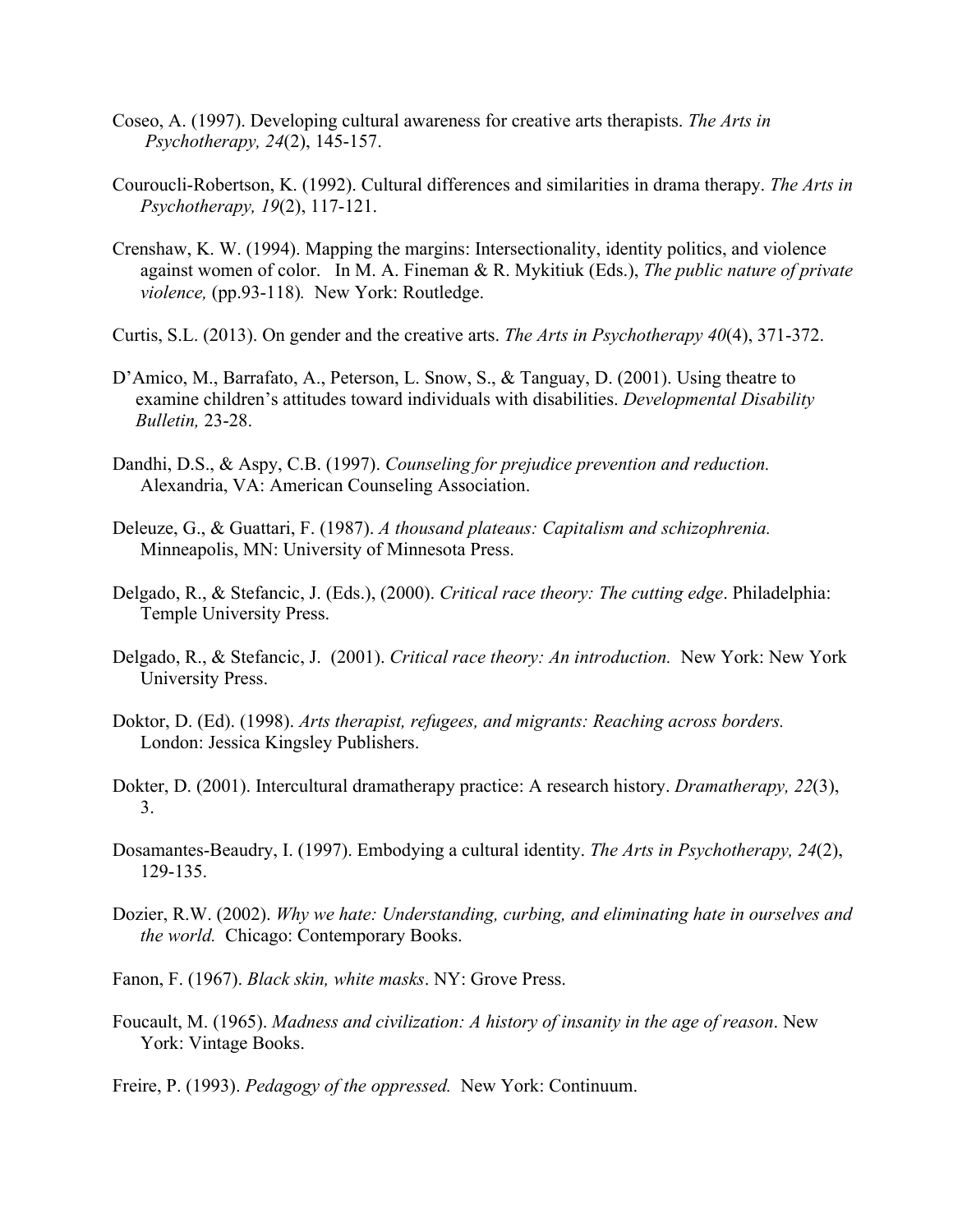- Gergen, K. (1999). *The saturated self: Dilemmas of identity in contemporary life.* New York: Basic Books.
- Giddens, A. (1984). *The Constitution of society: Outline of the theory of structuration.* Cambridge: Polity
- Gil, E., & Drewes, A.A. (Ed.). (2006). *Cultural issues in play therapy.* New York: Guilford Press.
- Gilligan, C. (1982). *In a different voice.* Cambridge, MA: Harvard University Press.
- Gilligan, C., Lyons, N.P., & Hanmer, T.J. (1990) *Making connections: The relational worlds of adolescent girls at Emma Willard School.* Cambridge, MA: Harvard University Press.
- Gilroy, P. (2000). Against race: Imagining the political culture beyond the color line. Cambridge, MA: Harvard University Press.
- Gilroy, P. (2005). Race and the right to be human. In *Postcolonial melancholia* (2005). New York: Columbia University Press.
- Goffman, E. (1961). *Asylums.* New York: Doubleday.
- Goffman, E. (1963). *Stigma: Notes on a spoiled identity.* Englewood Cliffs, NJ: Prentice- Hall.
- Grady, S. (2000). *Drama and diversity: A pluralistic perspective for drama education.*  Portsmouth, NH: Heinemann.
- Grainger, R. (1996). Artistic expression and the embodiment of social constructs. *The Arts in Psychotherapy, 23*(2), 137-140.
- Gramsci, A. (1971). *Selections from the prison notebooks*. International Publishers.
- Gray, B. (1997). This is the story of wicked: Community drama theatre with at-risk aboriginal Australian youth. *The Arts in Psychotherapy, 24*(3), 275-279.
- Greenwood, D. J., & Levin, M. (1998). *Introduction to action research: Social research for social change*. Thousand Oaks, CA: Sage.
- Griffin, G. B. (1998). Speaking of whiteness: Disrupting white innocence. *The Journal of the Midwest Modern Language Association, 31*(3), 3-14.
- Guijt, Irene, & Meera Kaul, Shah (Eds.). (1998). *The myth of community: Gender issues in participatory development.* London: Intermediate Technology Publications.
- Hadley, S. (2013). Dominant narratives: Complicity and the need for vigilance in the creative arts therapies. *The Arts in Psychotherapy, 40*(4), 373-381.
- Hall, E. T. (1981). *The silent language.* New York: Doubleday.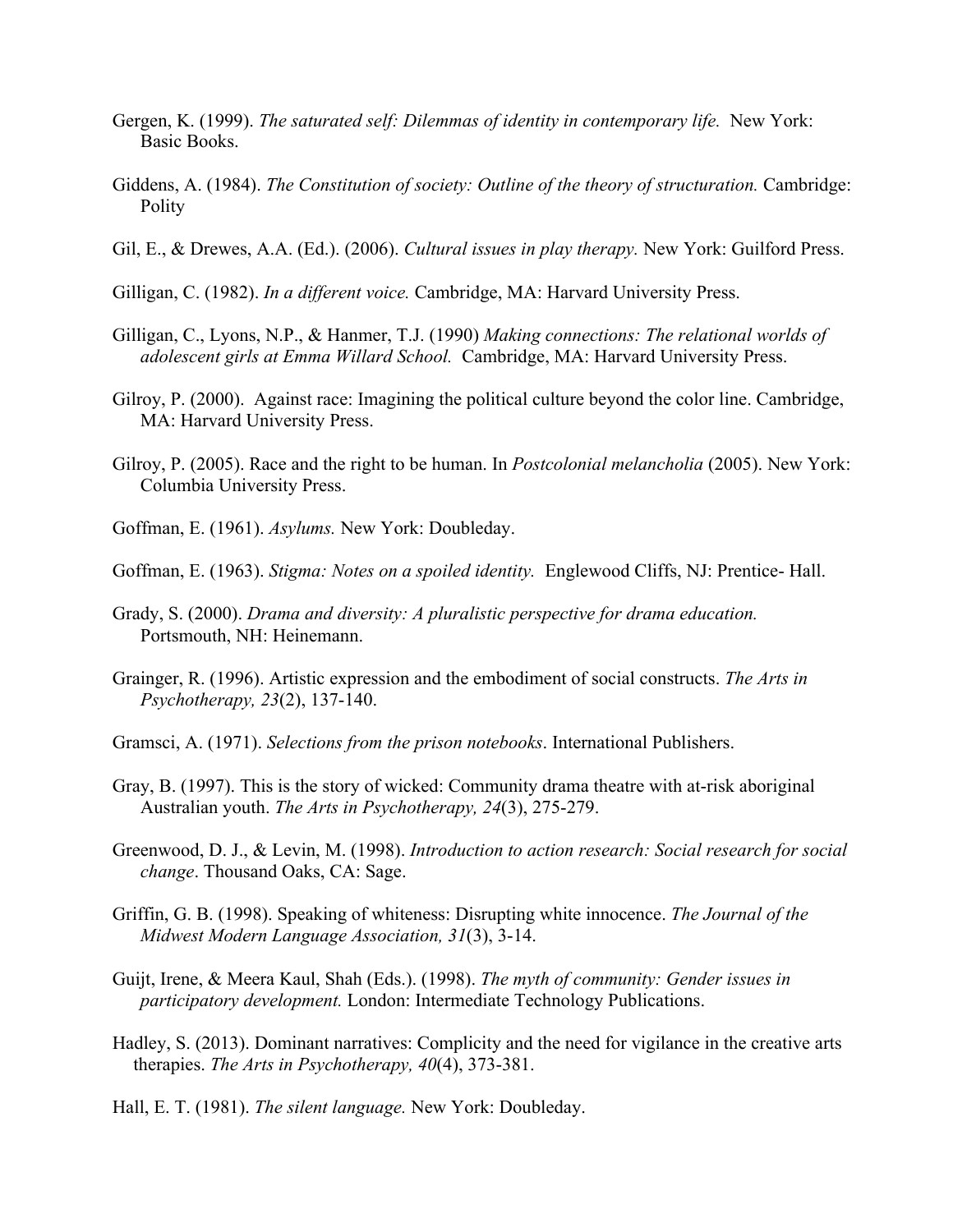Hall, E. T. (1982). *The hidden dimension.* New York: Doubleday.

- Hall, E. T. (1983). *The dance of life.* New York: Doubleday.
- Hanks, K. J. (1992). Music, affect and imagery: A cross-cultural exploration. *Journal of the Association for Music & Imagery, 1*, 19.
- Heatherton, T. F., Kleck, R. E., Hebl, M, R., & Hull, J. G. (Eds.). (2000). *The social psychology of stigma.* New York: Guilford Press.
- Henderson, D. A., & Gladding, S. T. (1998). The creative arts in counseling: A multicultural perspective. *The Arts in Psychotherapy, 25*(3), 183-187.
- Hickling, F.W. (2012). *Psychohistoriography: A post-colonial psychoanalytic and psychotherapeutic model.* London: Jessica Kingsley Publishers.
- Hickling, F.W., Matthies, B.K., Morgan, K., & Gibson, R.C. (Eds.).(2012). *Perspectives in Caribbean psychology.* London: Jessica Kingsley Publishers.
- Hickling, F.W., Guzder, J., Robertson-Hickling, H., Snow, S., & Kirmayer, L. (2010). Psychic centrality: Reflections on the process of two psychohistoriographic cultural therapy groups I Montreal. *Transcultural Psychiatry, 47*(1(, 136-158.
- Hiscox, A.R., & Calisch, A.C. (1998). *Tapestry of cultural issues in art therapy.* London: Jessica Kingsley Publishers.
- Holzman, L., & Medez, R. (2003). *Psychological investigations: A clinician's guide to social therapy*. London: Routledge.
- Irving, A., & Young, T. (2002). Paradigm for pluralism: Mikhail Bakhtin and social work practice. *Social Work, 47*(1), 19.
- James, S. (1998). South Asian women: Creating theatre of resilience and resistance. *Canadian Theatre Review*, *94*, 46-54
- Jacques, J. (2007). Art therapy and social action. *Dramatherapy, 29*(1; 1), 24-24.
- Jen, W. (2016). The use of Image Theatre to examine the acculturation process of Taiwanese international performing arts students in New York City. *Drama Therapy Review, 2*(1), 79-97.
- Jiwani, Y. (2006). *Discourses of denial: Mediations of race, gender and violence*. Vancouver: UBC Press.
- Johnson, E. P. (2003). *Appropriating blackness: Performance and the politics of authenticity*. Durham, NC: Duke University Press.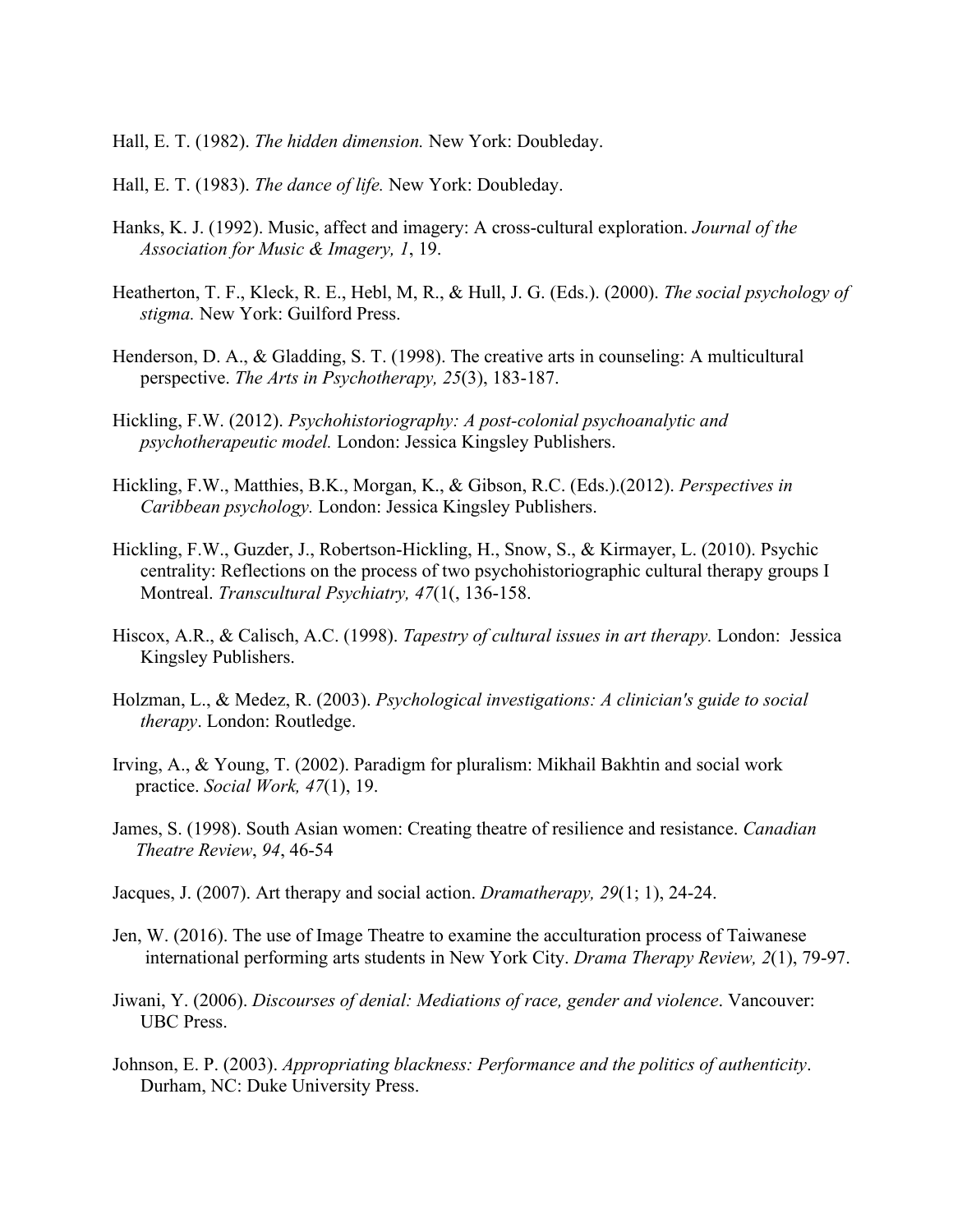Kellerman, F.P. (2007) *Sociodrama and collective trauma*, London: Jessica Kingsley Publishers.

- Kidd, R. (1982) Plays for farmers: Popular drama workshops in northern Nigeria, *Theatre International*, *6*(2), pp. 25-44.
- Kershaw, Baz. (1992). *The politics of performance: Radical theatre as cultural intervention*. London: Routledge.
- Kershaw, Baz. (1994). Framing the audience for theatre. In N. Abercrombie, R. Keat, & N. Whiteley (Eds.), *The authority of the consumer*. London: Routledge.
- Knight, M. (2000). Ethics in qualitative research: multicultural feminist activist research. *Theory Into Practice*, *39*(3), 170-176.
- Kretzmann, J., & McKnight, J.L., (1993). *Building communities from the inside out: A path toward finding and mobilizing a community's assets*. ACTA publications.
- Laclau, E., & Mouffe, C. (1985). *Hegemony and socialist strategy: Towards a radical democratic politics*, UK: Verso (New Left).
- Lee, C.C. (2013). *Multicultural issues in counseling: New approach to diversity.* Washington, DC: American Counseling Association.
- Lewis, P. (1997). Multiculturalism and globalism in the arts in psychotherapy. *The Arts in Psychotherapy, 24,* 123-128.
- Lewis, P. (1997). Appreciating diversity, commonality, and the transcendent. *The Arts in Psychotherapy, 24,* 225-226.
- Lewis, P. (1997). Transpersonal arts psychotherapy: Toward an ecumenical worldview. *The Arts in Psychotherapy, 24,* 243-254.
- Lichtenberg, P., van Beusekom, J., & Gibbons, D. (1997). *Encountering bigotry: Befriending projecting persons in everyday life.* Northvale, NJ: Jason Aronson.
- Link, B.G., Struening, E.L., Neese-Todd, S., Asmussen, S., & Phelan, J.C. (2001). The consequences of stigma for the self-esteem of people with mental illnesses. *Psychiatric Services, 52*(12), 1621-1626.
- Little, E. (2005). Towards an aesthetic of community-based theatre, Part II: Avoiding the missionary position. In *Dramatic Action, Community Engaged Theatre and Beyond*, retrieved August 10, 2008 from http://www.communityengagedtheatre.ca/Ted%20Little%20article.pdf
- Lorde, A. (2007). The master's tools will never dismantle the master's house. In *Sister Outsider*. Berkley: Ten Speed Press.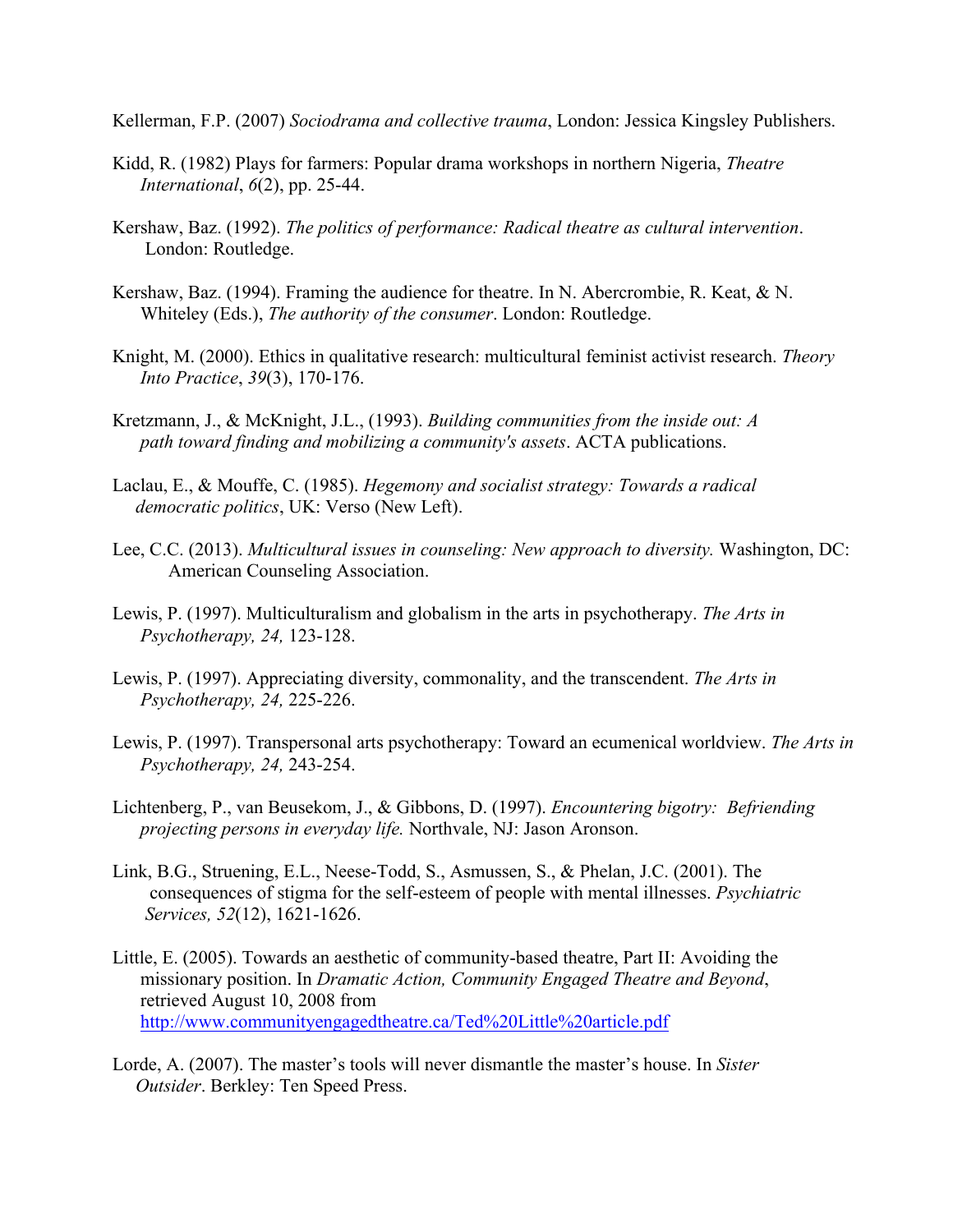- Mabry, J. B., & Kiecolt, K. J. (2005). Anger in black and white: Race, alienation, and anger. *Journal of Health and Social Behavior, 46*(1), 85-101.
- Mackelprang, R., & Salsgiver, R. (1999). *Disability: A diversity model approach in human service practice.* Pacific Grove, CA: Brooks/Cole Publishing.
- Makanya, S. (2014). The missing links: A South African perspective on the theories of health in drama therapy. *The Arts in Psychotherapy 41*(3), 302-306.
- Marinovic, M., & Carbonell, E. (2000). A psychological study of Chilean actors' views of their art. *The Arts in Psychotherapy. 27*(4), 245-261.
- Mayor, C., (2012). Playing with race: A theoretical framework and approach for creative arts therapists. *The Arts in Psychotherapy, 39*(3), 214-219.
- Mayor, C. & Dean, M. (2016). Planning and participating in an international social justice conference. *Drama Therapy Review, 2*(1), 149-155.
- McIntosh, M. (1988). White privilege and male privilege: A personal account of coming to see correspondences through work in women's studies. Available for \$4.00 from Wellesley College Center for Research on Women, Wellesley, MA 02181.
- McIntosh, M. (1988). White privilege: Unpacking the Invisible Knapsack. http://www.case.edu/president/aaction/unpackingtheknapsack.pdf
- McKenzie, K., & Harpham, T. (Eds.). (2006). *Social capital and mental health.* London: Jessica Kingsley Publishers.
- Mienczakowski, J. (1995). The theatre of ethnography: The reconstruction of ethnography into theatre with emancipatory potential. *Qualitative Inquiry*, *7*(3), 360-375.
- Mienczakowski, J. (2001). Ethnodrama: Performed research-limitations and potential. In P. Atkinson, A. Coffey, S. Delamont, J. Lofland, & L. Lofland (Eds.), *Handbook of ethnography*  (pp. 468-476). London, UK: Sage.
- Milioni, D. (2001). Social constructionism and dramatherapy: Creating alternative discourses. *Dramatherapy, 23*(2), 10-17.

Miller, C. (2015). *Arts therapists in multidisciplinary settings: Working together for better outcomes,* Jessica Kingsley Publishers.

- Munoz, J.E. (1999). *Disidentifications: Queers of color and the performance of politics.* Minneapolis: University of Minnesota Press.
- Murray, T. (1997). *Drama trauma: Specters of race and sexuality in performance, video, and art*. London: Routledge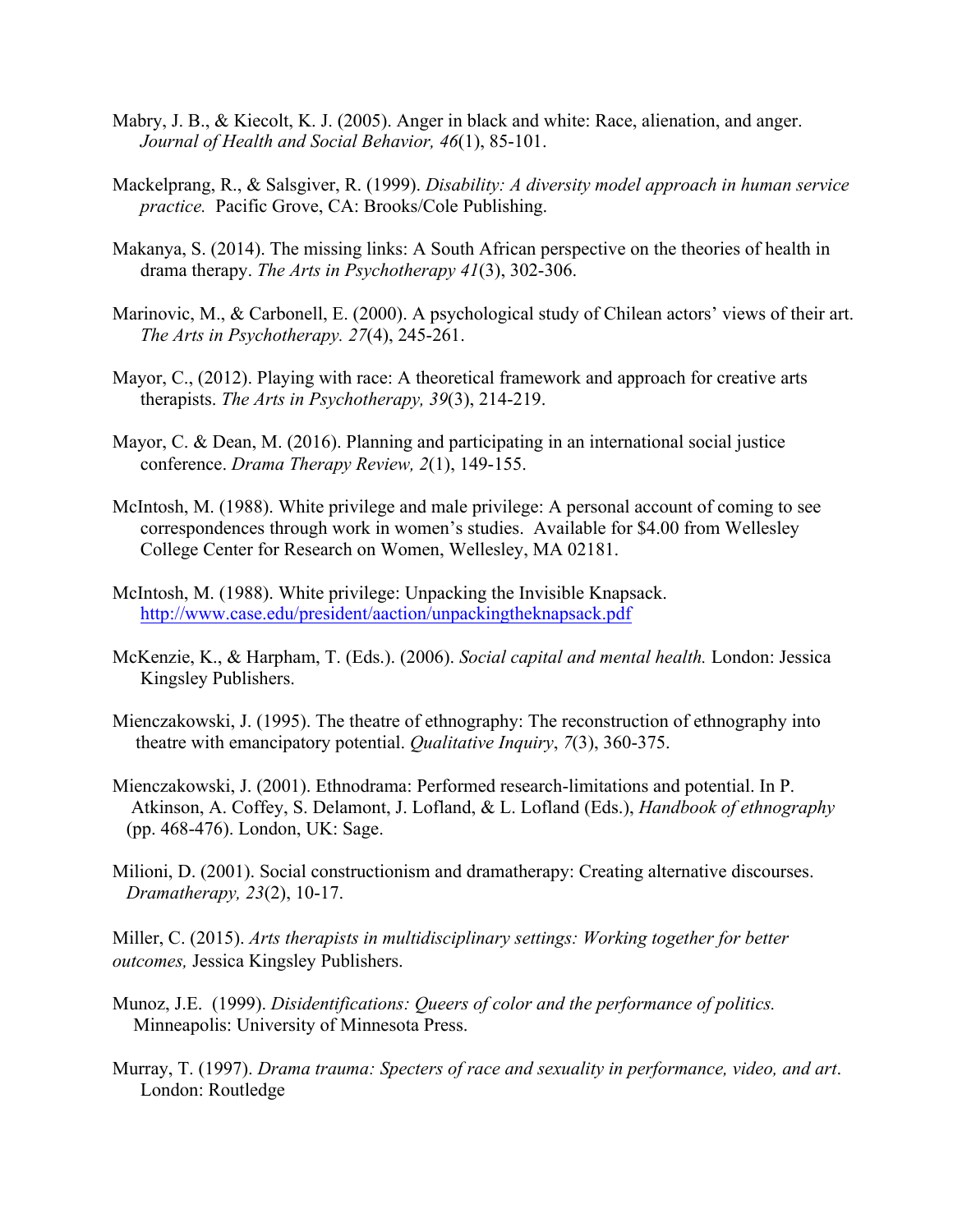Olkin, R. (1999). *What psychotherapists should know about disability.* New York: Guilford Press.

- Orkibi, H., Bar, N., Eliakim, L. (2014, Nov.) The effects of drama-based group therapy on aspects of mental illness stigma. *The Arts in Psychotherapy, 41*(5), 458-466.
- Pallaro, P. (1997). Culture, self and body-self: Dance/movement therapy with Asian Americans. *The Arts in Psychotherapy, 24*(3), 227-241.
- Pedersen, P. (2000). *A handbook for developing multicultural awareness, 3 rd ed.* Alexandria, VA: American Counseling Association.
- Peters, W. (1987). *A class divided: Then and now.* New Haven: Yale University Press.
- Ponterotto, J. G., Rieger, B. P., Barrett, A., & Sparks, R. (1994). Assessing multicultural counseling competence: A review of instrumentation. *Journal of Counseling and Development: JCD, 72*(3), 316.
- Powell, A. (2016). Embodied multicultural assessment: An interdisciplinary training method. *Drama Therapy Review, 2*(1), 111-122.
- Puar, J. (2007). *Terrorist assemblages: Homonationalism in queer times*. Durham, North Carolina: Duke University Press.
- Quayle, S.J. (2012). Think before you teach: Preparing for dialogues about racial realities. *Journal of College Student Development, 53*(4).
- Razack, S. (1998). *Looking white people in the eye: Gender, race, and culture in courtrooms and classrooms*. Toronto: University of Toronto Press.
- Razack, S. (2008). *Casting out: The eviction of Muslims from western law and politics.* Toronto: University of Toronto Press.
- Razzak, N.A. (2011). Role-playing in the classroom: Gender differences in reactions of Bahraini students. *Journal of Middle East Women's Studies 7*(2), 89-102.
- Reason, R. D., & Evans, N. J. (2007). The complicated realities of whiteness: From color blind to racially cognizant. *New Directions for Student Services,* (120), 67-75.
- Robertson-Hickling, H., & Hickling, F.W. (2002). The need for mental health partnerships in Jamaica. *Social and Economic Studies, 51*(3), 105-130.
- Ronald, P., & Sakamoto, I. (2005). The role of critical consciousness in multicultural practice: Examining how its strength becomes its limitation. *American Journal of Orthopsychiatry, 75*(4), 684-694.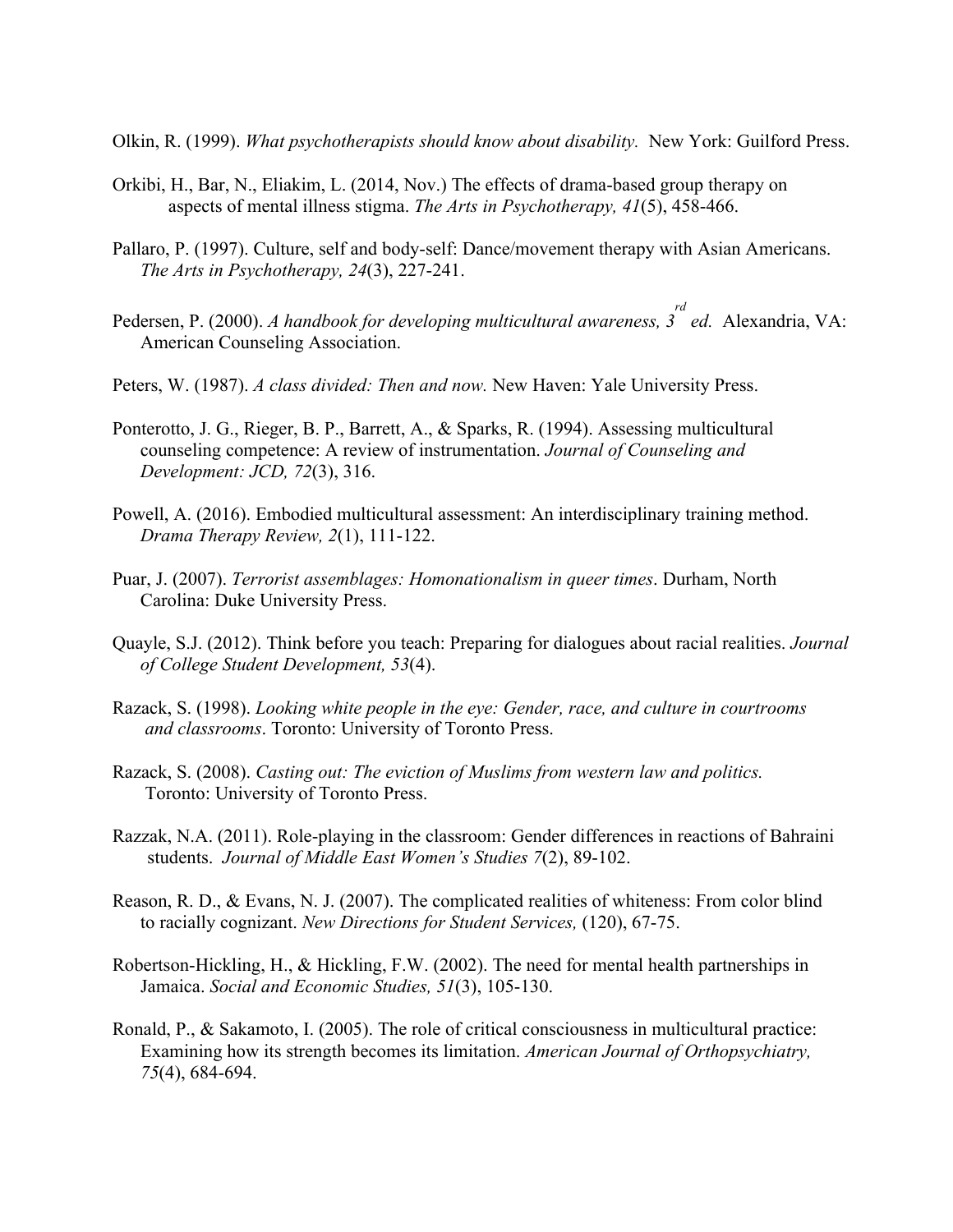- Rosseau, C., Gauthier, M.F., Lacroix, L. Alain, N., Benoit, M. Moran, A., Rojas, M.V., & Bourassa, D. (2005). Playing with identities and transforming shared realities: Drama therapy workshops for adolescent immigrants and refugees. *The Arts in Psychotherapy.* 32 (1), 13-27.
- Rosseau, C. Lacroix, L. Signh, A. Gauthier, M.F., & Benoit, M. (2006). Creative expression workshops in school: Prevention programs for immigrant and refugee children. *Canadian Child and Adolescent Psychiatry Review, 14*(3), 77-80.
- Rothenberg, P.S. (1995). *Race, class and gender in the United States: An integrated study, 3rd ed.*  New York: St. Martin's Press.
- Ryde, J. (2009). *Being white in the helping professions: Developing effective intercultural awareness.* London: Jessica Kingsley Publishers.
- Sajnani, N. (2004). Strategic narratives: The embodiment of minority discourses in biographical performance praxis. *Canadian Theatre Review, 117*.
- Sajnani, N. (2010). Mind the gap: Facilitating transformative witnessing amongst audiences. In P. Jones (Ed.), *Drama as therapy, Volume 2: Clinical work and research into practice.* London: Routledge.
- Sajnani, N. (2012). Response/ability: Imagining a critical race feminist paradigm for the creative arts therapies. *The Arts in Psychotherapy, 39*(3), 186-191.
- Sajnani, N. (2015). Borderlands: Diversity and social justice in drama therapy. *Drama Therapy Review, 2*(1), 3-8.
- Sajnani, N., & Kaplan, F.F. (2012). The creative arts therapies and social justice: A conversation between the editors of this special issue. *The Arts in Psychotherapy, 39*(3), 165-167.
- Sajnani, N., & Nadeau, D., (2006). Creating safer spaces with immigrant women of color: Performing the politics of possibility women, *Canadian Woman Studies*, *25*(1,2), pp. 45-53.
- Sajnani, N., Tomczyk, P., Bleuer, J., Dokter, D., Carr, M., & Bilodeau, S. (2016). Guidelines on cultural respons/ability in training, research, practice, supervision, advocacy and organizational change. *Drama Therapy Review, 2*(1), 141-148.
- Sakamoto, I., & Pitner, R. (2005). Use of critical consciousness in anti-oppressive social work practice: Disentangling power dynamics at personal and structural levels. *British Journal of Social Work, 35*, 435-452.
- Saldana, J. (1995). *Drama of color: Improvisation with multi-ethnic folklore.* Portsmouth, NH: Heinemann.
- Salverson, J. (1994). Playing with tension: What voice does popular theatre speak? *Canadian Theatre Review,* 78, p. 4.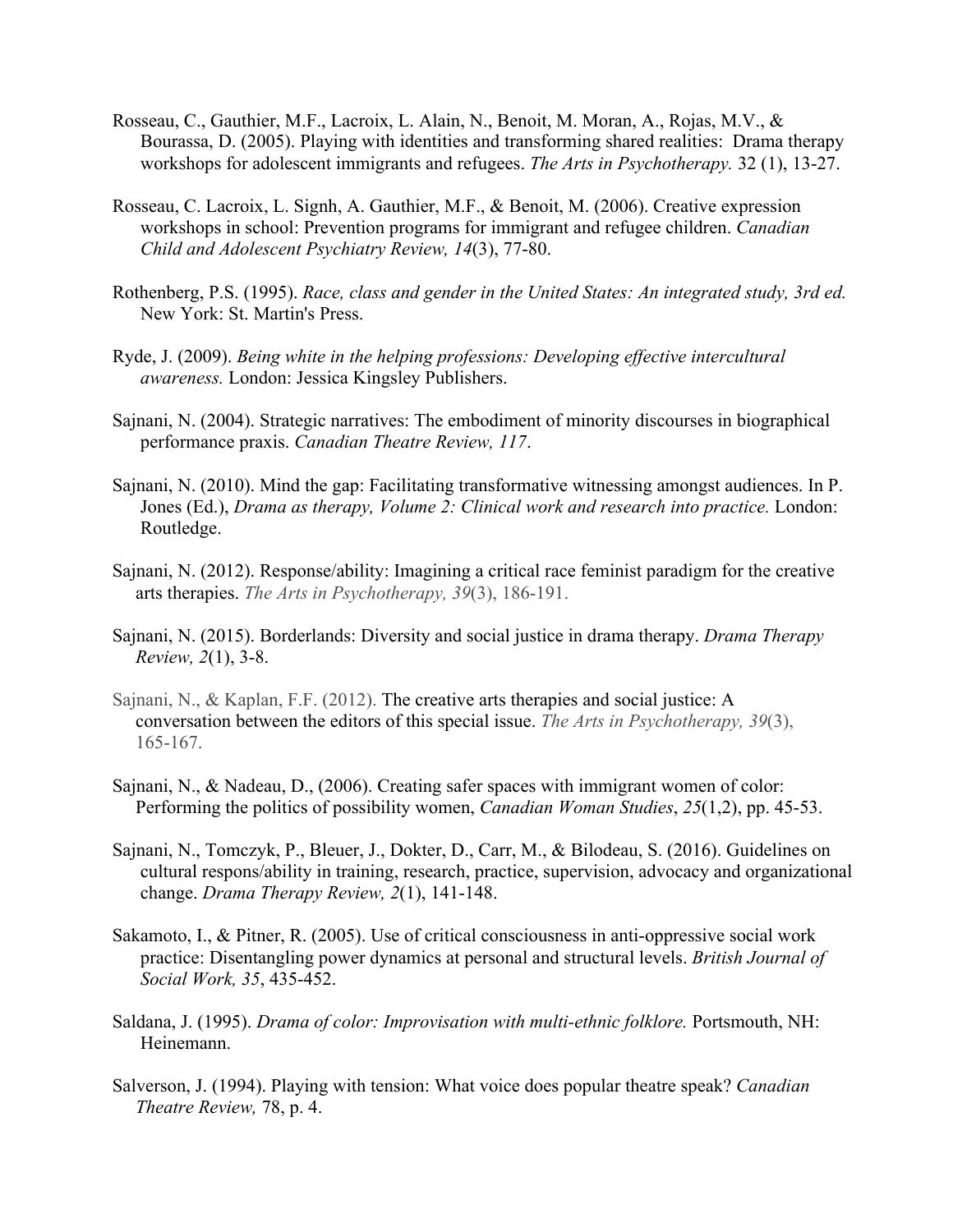- Salverson, J. (2001). Change on whose terms? Testimony and an erotics of inquiry, *Theater*, *31*(3), 119-120.
- Salverson,J. (2009). *Interview with Julie Salverson* , retrieved June 15, 2009 from www.granvilleonline.ca/gr/blogs/art-darts/2009/04/07/julie-salverson.
- Schneider, D. J. (2004). The *psychology of stereotyping.* New York: Guiford Press.
- Schrader, C. (2012). "We don't need therapy, we have ritual": An overview of the work of Malidoma Some and a personal experience of a Dagara grief ritual. In C. Schrader (Ed.). *Ritual theatre: The power of dramatic ritual in personal development groups and clinical practice.* London: Jessica Kingsley Publishers.
- Selman, J., & Butterwick, S. (2003). Deep listening in a feminist popular theatre project: Upsetting the position of audience in participatory education, *Adult Education Quarterly*, *54*(1), 7-22.
- Senn, C. (1988). *Vulnerable: Sexual abuse and people with an intellectual handicap*. Family Violence Prevention Program, Ottawa: Health and Welfare Canada.
- Sewell, H. (2008). *Working with ethnicity, race, and culture in mental health: A handbook for practitioners.* London: Jessica Kingsley Publishers.
- Slack, J. D. (1996). The theory and method of articulation in cultural studies. In D. Morley, C. Kuan-Hsing, & S.Hall (Eds.), *Critical dialogues in cultural studies,* (pp. 112–127). London: Routledge.
- Smith, L. T. (1999). *Decolonizing methodologies: Research and indigenous peoples.* New York: St. Martin's Press.
- Spence, J. (1988). *Putting myself in the picture: A political personal and photographic autobiography.* Seattle, WA: The Real Comet Press.
- Spence, J. (1995). *Cultural sniping: The art of transgression*. London: Routledge.
- Stepakoff, S. (1997). Poetry therapy principles and practices for raising awareness of racism. *The Arts in Psychotherapy, 24*(3), 261-274.
- Sue, D.W. (2010). *Microaggressions and marginality: Manifestation, dynamics and impact.* NY: Wiley.
- Sue, D.W., & Sue, D. (2012). *Counseling the culturally diverse: Theory and practice, 6th Ed.* San Francisco: Jossey-Bass.
- Sullivan, J. (2010). Engaging neighbors, transforming toxic realities: Community environmental forum theatre: Using Augusto Boal's theatre of the oppressed to promote environmental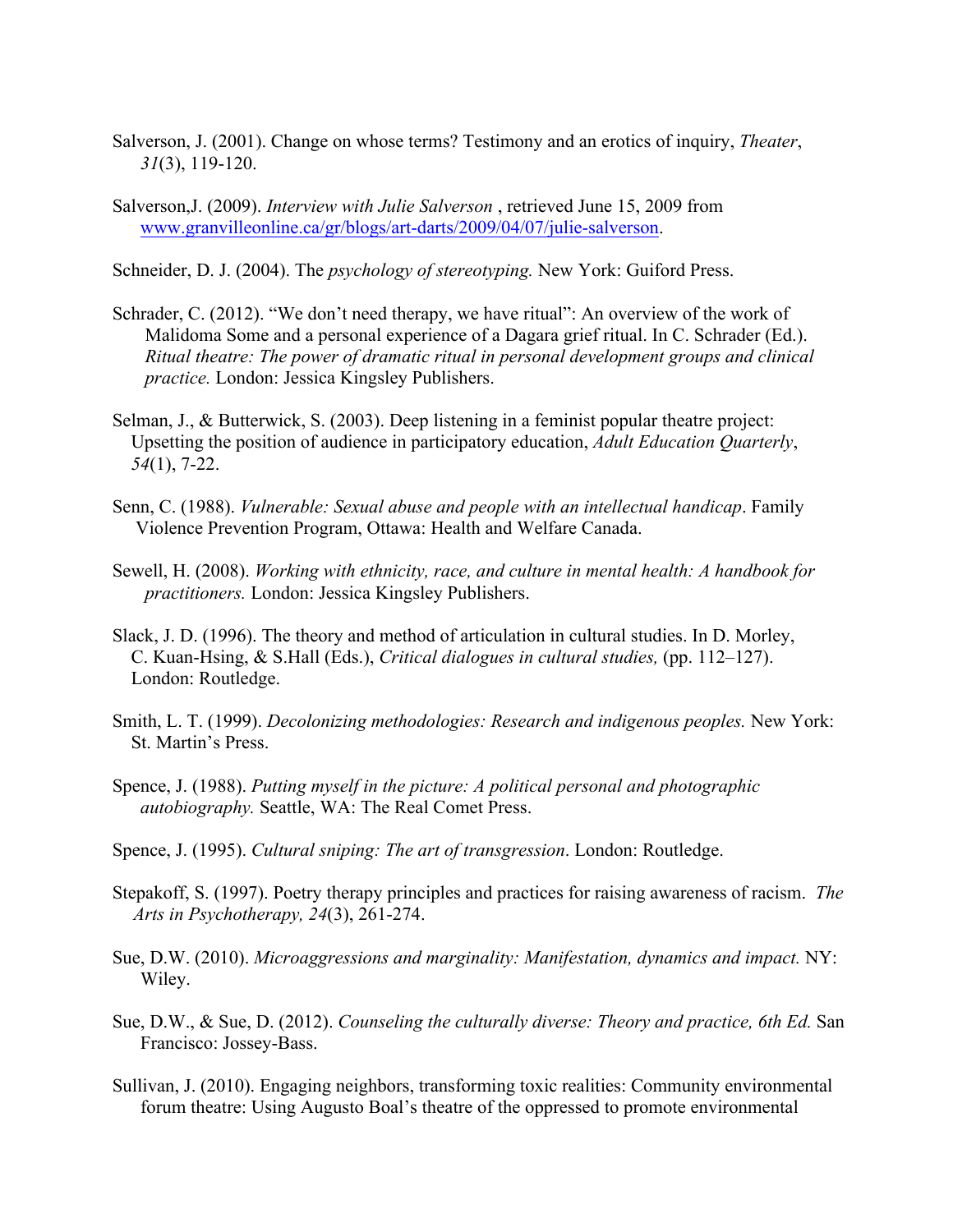justice. In C. McLean (Ed.), *Creative arts in Interdisciplinary practice: Inquiries for hope & change* (pp.61-94). Calgary, Alberta: Detseling Enterprises, Ltd.

- St. Thomas, B., & Johnson, P. (2007). *Empowering children through art and expression: Culturally sensitive ways of healing trauma and grief.* London: Jessica Kingsley Publishers.
- Sweet, H. Women treating men: Therapy across the gender divide. *Psychotherapy Networker.*

Tannen, D. (1986). *That's not what I meant.* New York: Ballantine.

Tannen, D. (1990). *You just don't understand.* New York: Ballantine.

- Tannen, D. (1994). *Gender and discourse.* New York: Oxford University Press.
- Tannen, D. (1998). *The argument culture: Moving from debate to dialogue.* New York: Random House.
- Todisco, M., & Salomone, P. R. (1991). Facilitating effective cross-cultural relationships: The white counselor and the black client. *Journal of Multicultural Counseling & Development, 19*(4), 146-157.
- Toporek, R.L., Gerstein, L.H., Fouad, N.A., Roysircar, G. S., & Israel, T. (2006). *Handbook for social justice in counseling psychology: Leadership, vision, & action*. Thousand Oaks, CA: Sage.
- Trinh, T.M. (1989). *Woman, native, other: Writing postcoloniality and feminism*. Indiana: Indiana University Press.
- Uditsky, B. (1995). Employment inequity. *Human Rights Forum*, *5*(1), 11-13.
- Vera, E. M., & Speight, S. L. (2007). Advocacy, outreach, and prevention: Integrating social action roles in professional training. In E. Aldarondo (Ed.), *Advancing social justice through clinical practice.* Mahwah, NJ: Lawrence Erlbaum.
- Viego, A. (2007). *Dead subjects: Toward a politics of loss in Latino studies*. Durham, North Carolina: Duke University Press.
- Volkas, A. (2010). Healing the wounds of history: Drama therapy in collective trauma and intercultural conflict resolution. In D.R. Johnson & R. Emunah (Eds.), *Current approaches in drama therapy, 2nd ed.* (pp. 145-171). Springfield, IL: Charles C. Thomas Publisher.
- Volkas, A. (2014). Drama therapy in the repair of collective trauma. In N. Sajnani & D.R. Johnson (Eds.), *Trauma-informed drama therapy: Transforming clinics, classrooms, and communities,*  (pp. 41-67). Springfield, IL: Charles C. Thomas Publisher.
- Wahl, O.F. (2012). Stigma as a barrier to recovery from mental illness. *Trends in Cognitive Sciences, 16*(1). DOI: 10.1016/j.tics.2011.11.002